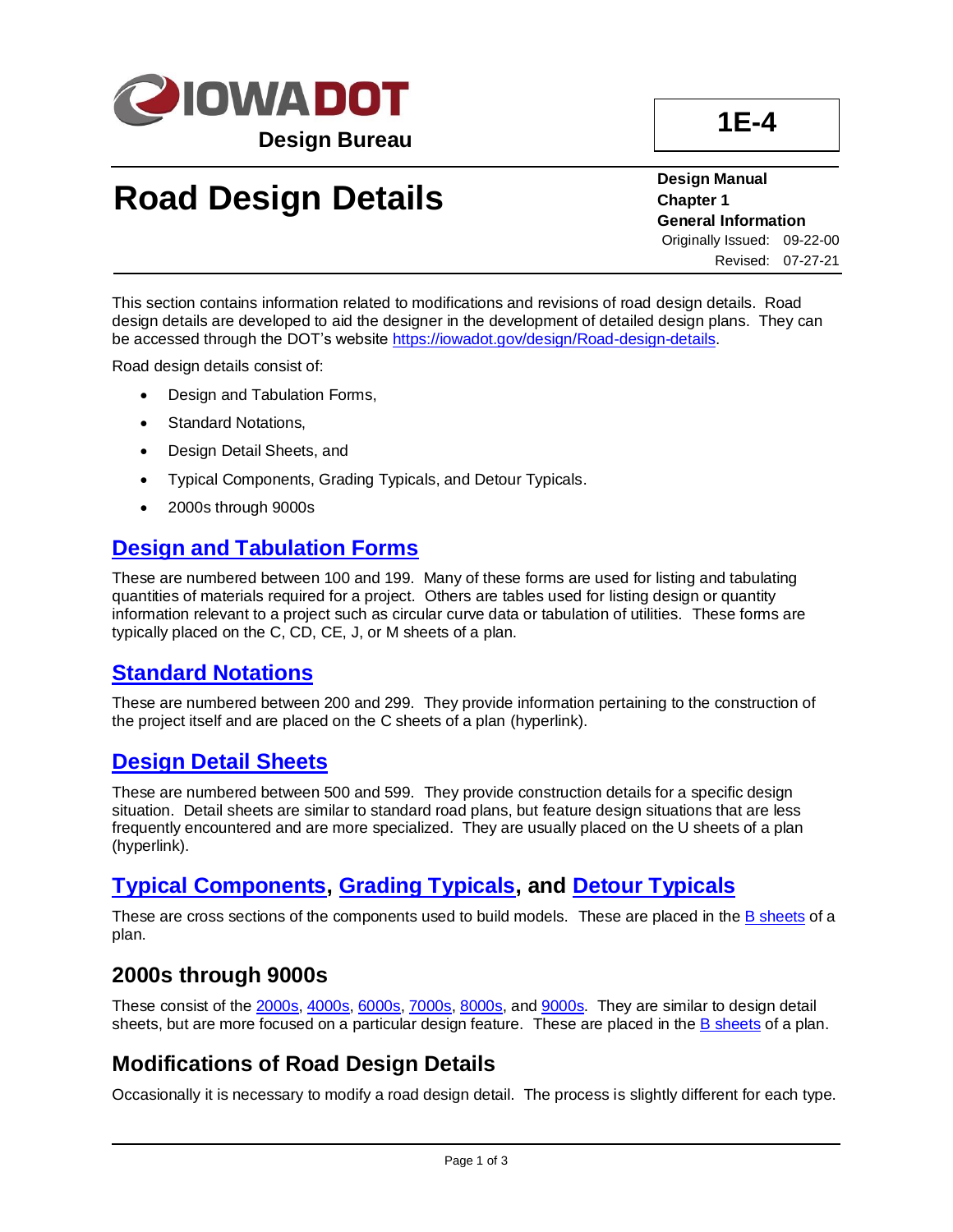#### **Design and Tabulation Forms**

When a design or tabulation form is modified, remove the date and replace it with the word MODIFIED. The upper right should appear similar to Figure 1.



**Figure 1:** The upper right corner of a modified design or tabulation form.

#### **Standard Notations**

When a standard notation is modified, remove the date and replace it with the word MODIFIED. The upper right should appear similar to Figure 2.

# $253 - 1$ MODIFIED

**Figure 2:** The upper right corner of a modified standard notation.

#### **Design Detail Sheets**

When a design detail sheet is modified, the Iowa DOT logo is replaced with MODIFIED. State the reason for the modification. The revision number and date are left the same. The upper right should appear similar to Figure 3.



**Figure 3:** Box in lower right hand corner of modified design detail.

#### **Typical Components, Grading Typicals, and Detour Typicals**

When a typical component, grading typical, or detour typical is modified, remove the date and replace it with MODIFIED. The tab in a typical component should appear similar to Figure 4.





The upper right of a grading typical or detour typical should appear similar to Figure 5.



**Figure 5:** The upper right corner of modified a grading typical or detour typical.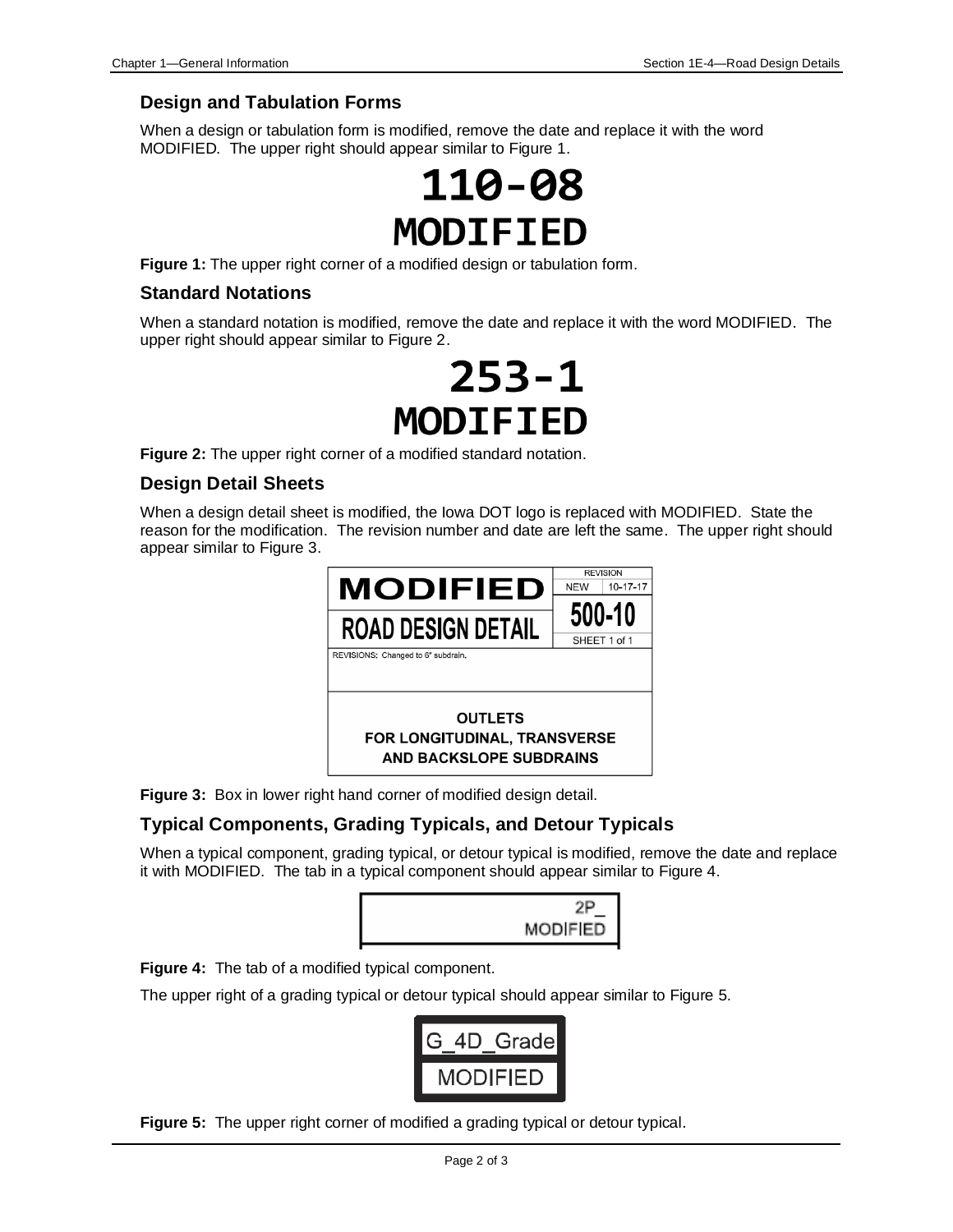#### **2000s to 9000s**

When a typical is modified, remove the date and replace it with the word MODIFIED. The box should appear similar to Figure 6.



**Figure 6:** The upper right corner of a modified 2000 to 9000.

## **Road Design Detail Revisions**

Occasionally it is necessary to revise road design details to incorporate changes in technology, procedures, or specifications. Notify the **Methods Engineer** if revisions are needed to a Road Design Detail. The Methods Section will make the changes.